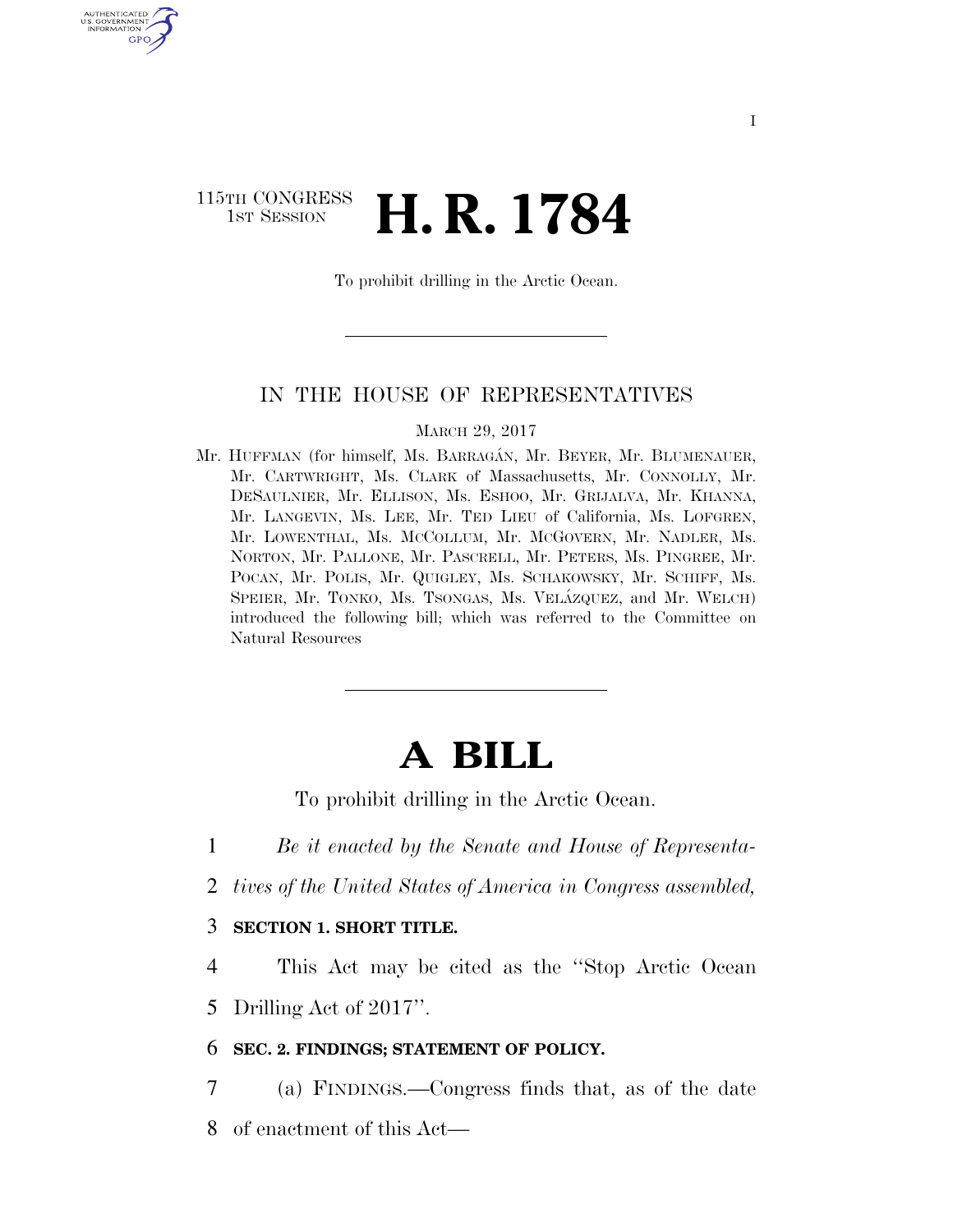(1) global climate change is occurring due largely to anthropogenic emissions of greenhouse gases and will continue to pose ongoing risks and challenges to the people and the Government of the United States; (2) the evidence of impacts and dangers of cli- mate change are supported by numerous reports and panels, such as the 2014 National Climate Assess- ment, the United States Global Change Research Program, and the 2014 Quadrennial Defense Review of the Department of Defense; (3) the average temperature in the United States during the past decade was 0.8 degree Cel- sius (1.5 degrees Fahrenheit) warmer than the 1901–1960 average, and the last decade was the warmest on record both in the United States and globally; (4) a global temperature increase of 2 degrees Celsius will lead to increased droughts, rising seas, mass extinctions, heat waves, desertification, wildfires, and acidifying oceans; (5) delaying action on climate change will result in severe economic losses, and global mitigation costs increase by approximately 40 percent for each dec-ade of delay;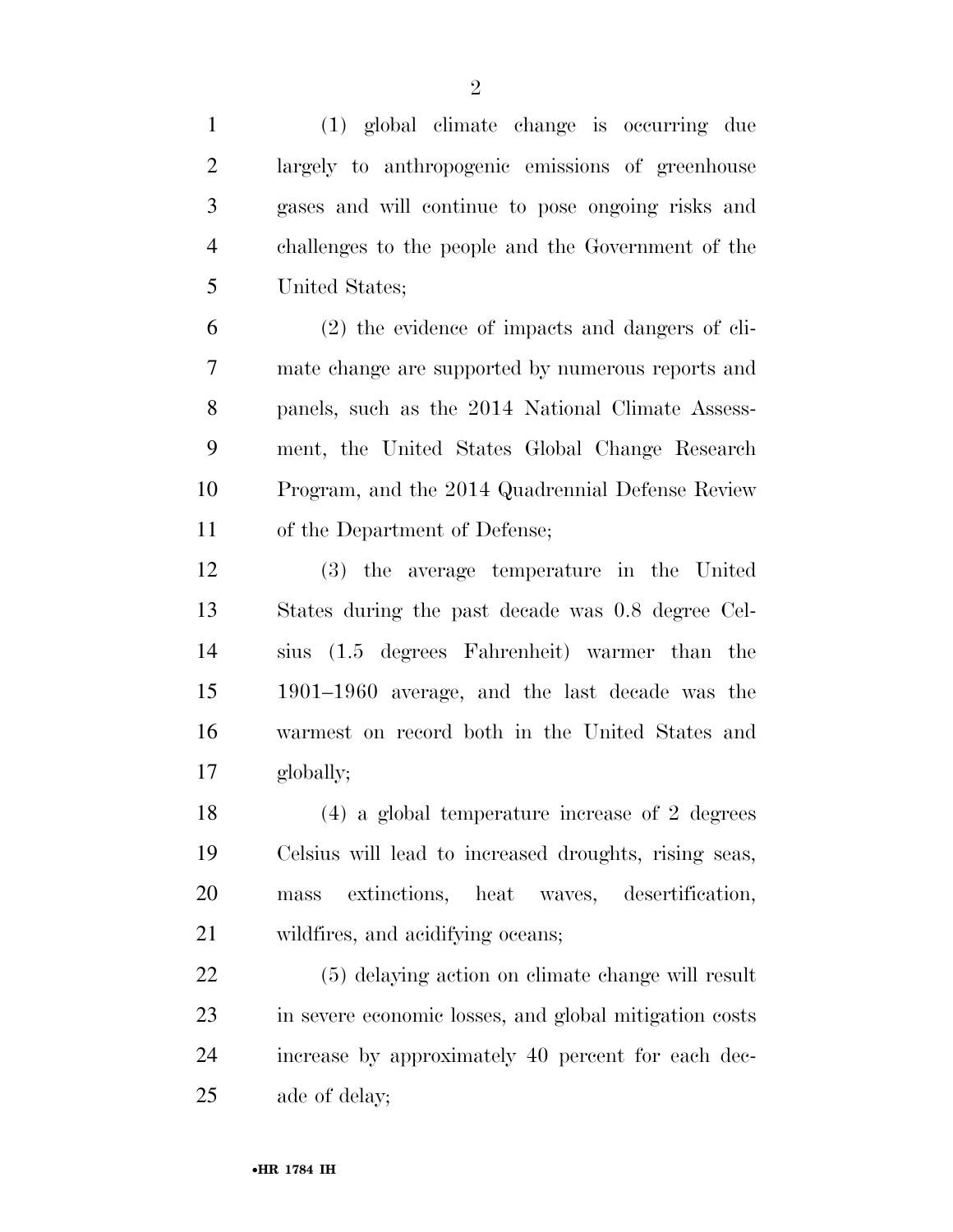(6) at least 80 percent of the carbon from known fossil fuel reserves must not be released to the atmosphere to have an 80-percent chance of avoiding the worst effects of climate change stem- ming from a 2-degree-Celsius change in global tem- perature; (7) developing oil and gas reserves in the Arctic Ocean is incompatible with staying within that glob- al carbon budget and avoiding the worst effects of climate change; and (8) the Arctic Ocean is home to invaluable and fragile ecosystems, which are critical to fisheries, mi- gratory birds, indigenous populations, and subsist- ence hunters. (b) STATEMENT OF POLICY.—It is the policy of the United States that the Arctic Ocean should be managed for the best interests of the people of the United States, including by keeping fossil fuels in the ground to avoid the dangerous impacts of climate change. **SEC. 3. PROHIBITION OF OIL AND GAS LEASING IN ARCTIC OCEAN AREAS OF THE OUTER CONTINENTAL SHELF.**  Section 8 of the Outer Continental Shelf Lands Act (43 U.S.C. 1337) is amended by adding at the end the following: